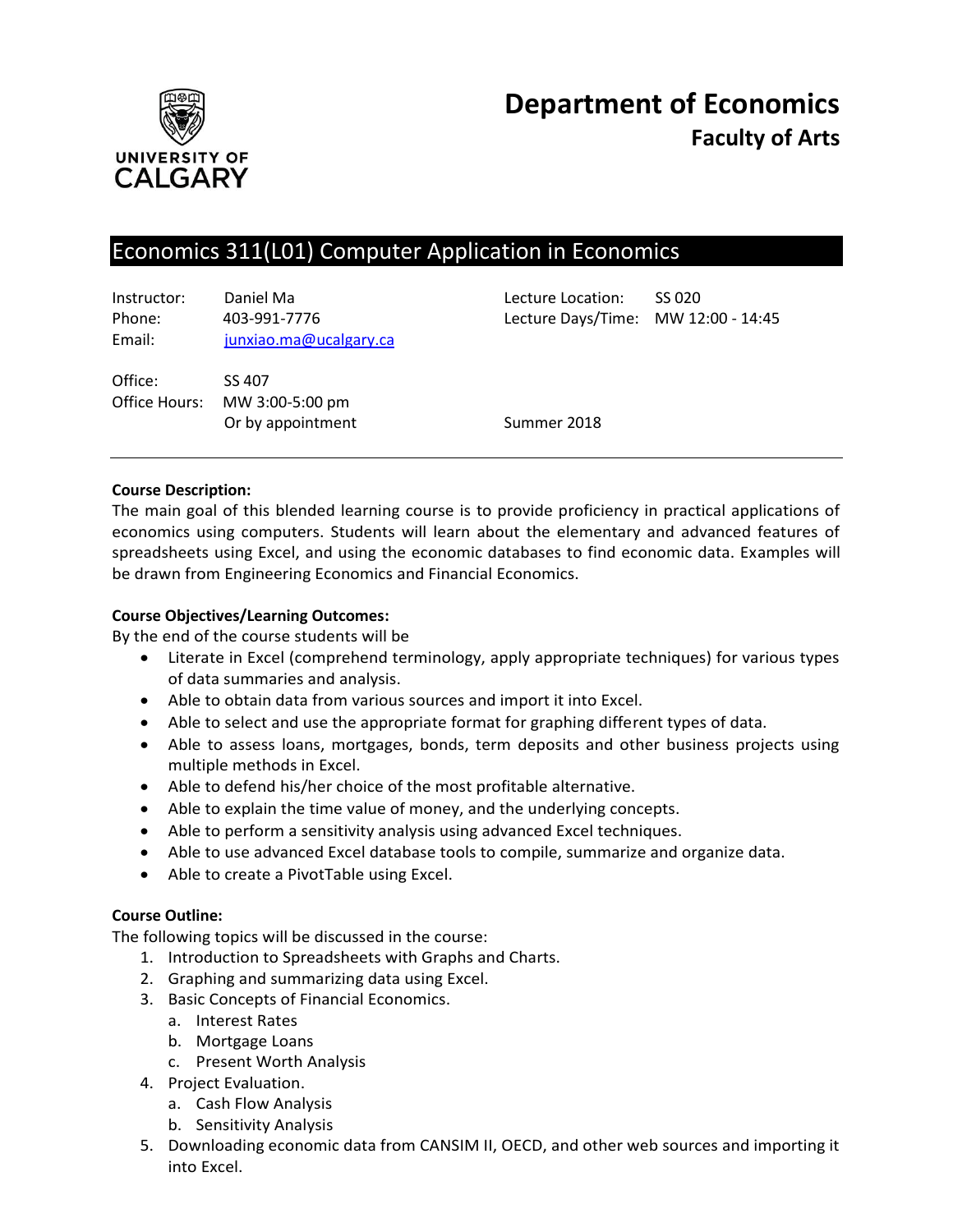- 6. Database Management Applications.
	- a. Database Tools
	- b. Statistical Functions
	- c. Statistical Functions for Databases
	- d. Pivot Tables (if time permits).

## **Prerequisites/corequisites:**

Econ 201 and 203

## **Required Textbook(s):**

N/A

## **Recommended Textbook(s):**

*New Perspectives Microsoft® Office 365 & Excel 2016: Comprehensive, by Parsons, et al, Nelson Publisher.*

## **Books on Reserve:**

*New Perspectives Microsoft® Office 365 & Excel 2016: Comprehensive, by Parsons, et al, Nelson Publisher.*

**Desire2Learn:** This course will make use of the Desire2Learn (D2L) platform. Students who are registered in the course can log on at [http://d2l.ucalgary.ca](http://d2l.ucalgary.ca/) through their student centre. Please note that D2L features a class e-mail list that may be used to distribute course-related information. These emails go to your University of Calgary e-mail addresses only.

## **Grade Determination and Final Examination Details:**

| <b>Midterms Examination</b> |         | 30% | July 25, 2018                                                           |
|-----------------------------|---------|-----|-------------------------------------------------------------------------|
| 4 Assignments               | 5% each | 20% | Due dates: July 16th,<br>July 23rd, August 7th and<br>August 15th, 2018 |
| <b>Final Examination</b>    |         | 50% | Scheduled by the<br>Registrar                                           |
|                             |         |     |                                                                         |

 **100%**

## *Grading Scale*

| A+ | $95 - 100$ | B    | $73 - 76$ | C- | $60 - 62$ |
|----|------------|------|-----------|----|-----------|
| Α  | $85 - 94$  | B-   | $70 - 72$ | D+ | $56 - 59$ |
| А- | $80 - 84$  | $C+$ | $67 - 69$ |    | $50 - 55$ |
| B+ | $77 - 79$  |      | $63 - 66$ |    | $0 - 49$  |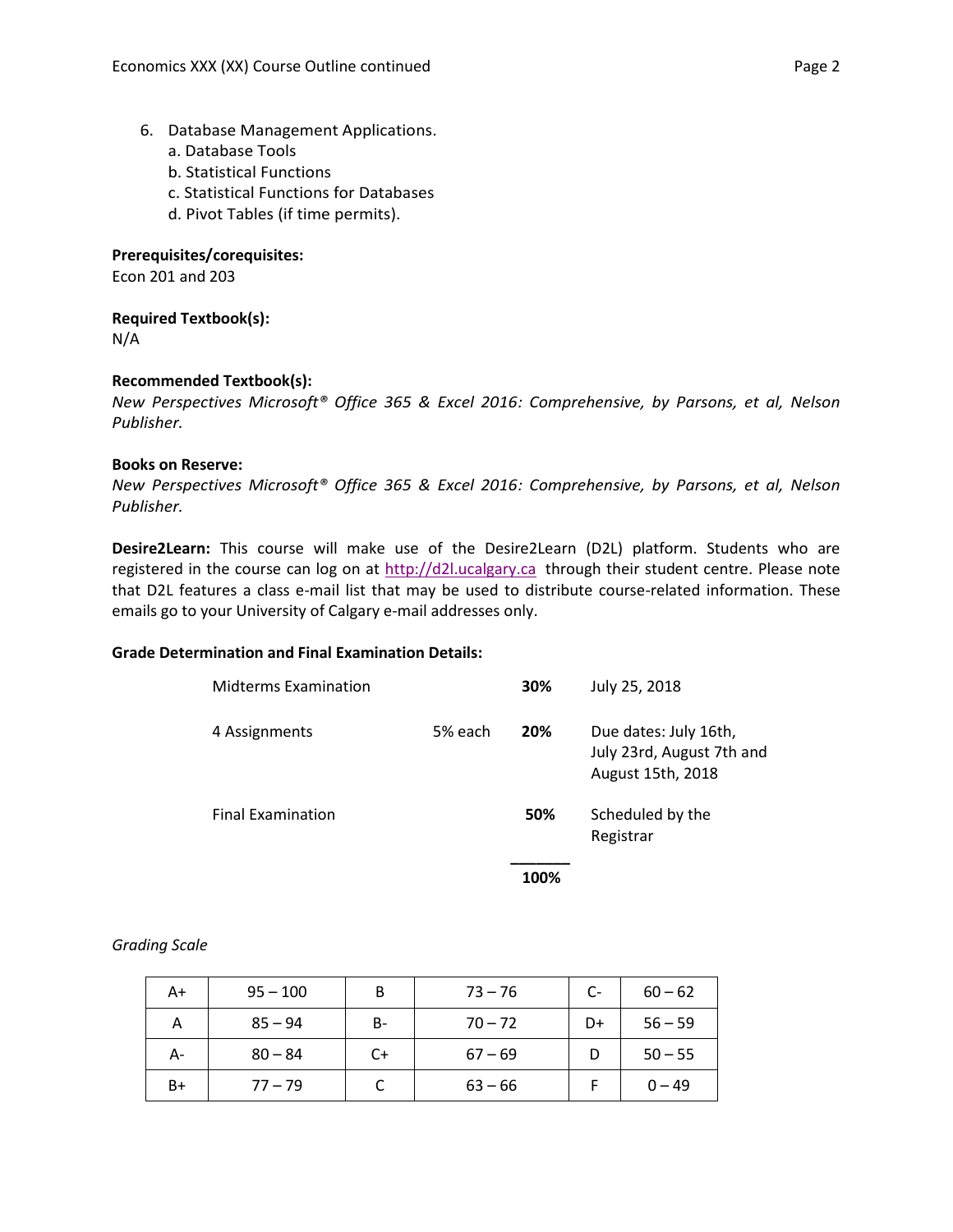A passing grade on any particular component of the course is not required for a student to pass the course as a whole.

The format and due dates of the assignments and midterms will be discussed during the first week of classes.

As per the Writing Across the Curriculum Statement in the Calendar, writing and grading thereof will be a factor in the evaluation of student work.

Any student work which remains undistributed after the last day of classes will be available to students through the instructor's office during his office hours.

The use of cell phones for any purpose in class is prohibited. The classroom is a no cell phone zone. Laptops and tablets may only be used for note-taking purposes.

Please note that the following types of emails will receive **no response**: emails not addressed to anyone in particular; emails where the recipient's name is not spelled correctly; anonymous emails; emails in which the sender has not identified which course and section he/she is taking; and, emails involving questions that are specifically addressed on the course outline

#### **Assignments**

1. Assignments are to be submitted on the date due via Dropbox, before the folder becomes unavailable. Answers to assignments will be either discussed in class shortly after each assignment falls due or posted on the D2L. For this reason, late assignments will be given a **score of zero**, although you may still wish to have the work corrected and returned without a score being recorded. Please **do not email assignments** to me – they will not be marked.

2. Students are encouraged to discuss the assignments with their classmates, but each must write up their own answers. Copying or misrepresenting someone else's work as your own is a serious offence, which will not be tolerated. Your attention is directed to the "Statement of Intellectual Honesty" in the 2017-2018 Calendar. Taking credit for someone else's work is something for which I show zero tolerance.

#### **Examinations**

1. Tests and exams will not involve multiple choice questions.

2. All examinations will be computer based. NO calculators, cellphones, tablets or laptops are allowed in any midterm or final exam.

3. The midterm will be held in computer lab during regular lecture hours and will last 2 hours.

4. There will be a Registrar scheduled final examination, lasting 2 hours. It will be a comprehensive examination of all-material covered in the course, computer-based exam.

5. The exam must be completed during the specified time. Extra time will not be given for any reason.

6. THERE WILL BE NO MAKEUP OR DEFERRED EXAMS under any circumstances, nor may the exams be written early. Students unable to write the exams because of documented illness, family emergency, religious observance, or university-sanctioned event will have the weight shifted to the final examination; otherwise a grade of zero will be assigned. If a student cannot write their final exam on the date assigned by the Registrar's Office, they need to apply for a deferred exam [www.ucalgary.ca/registrar/exams/deferred\\_final.](http://www.ucalgary.ca/registrar/exams/deferred_final) Under no circumstance will this be accommodated by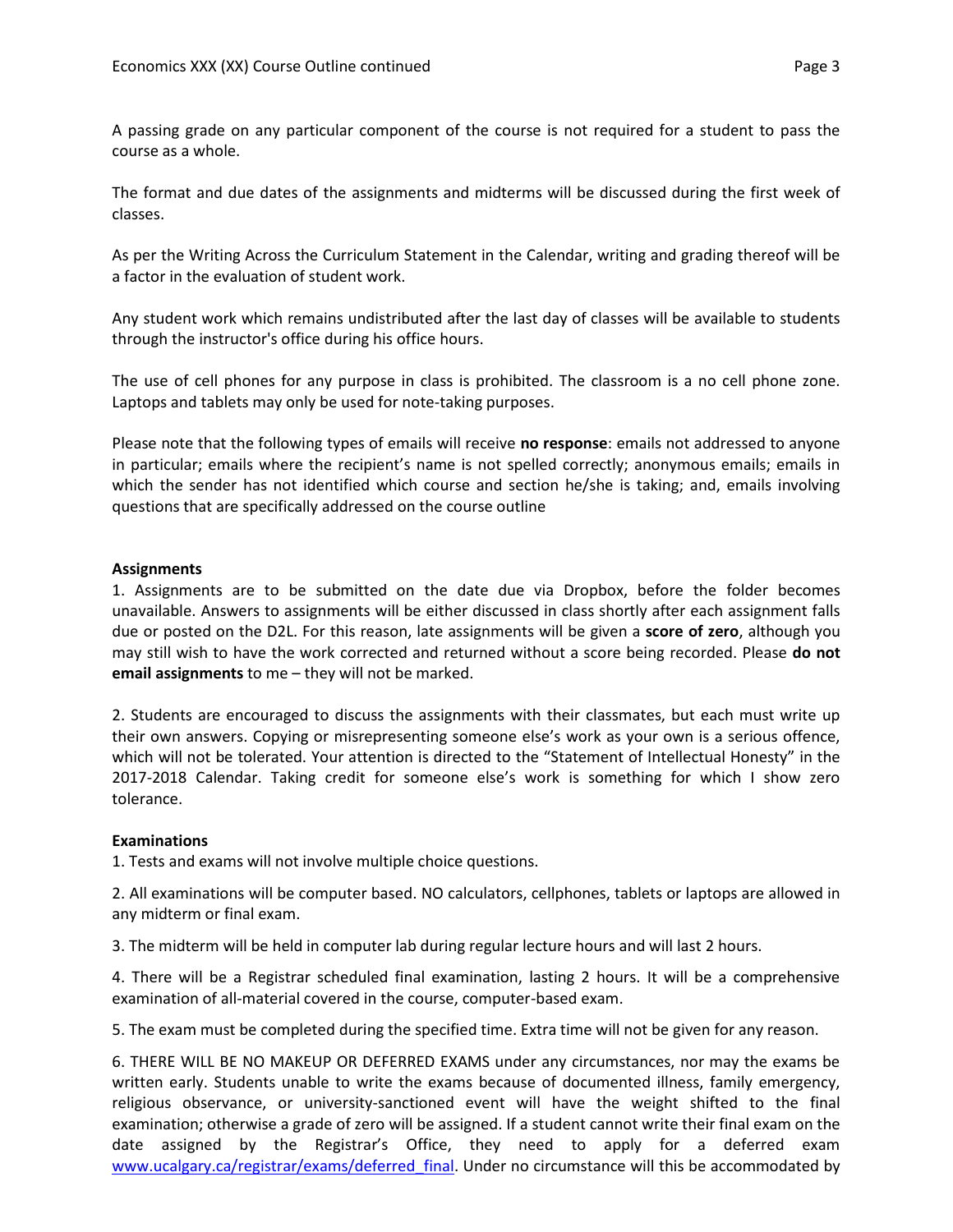the Department. Any student who finds it necessary to miss the midterm tests must notify the instructor in advance and produce a valid medical certificate or other required documentation in order to have the weighting adjusted. This adjustment will result in the final exam counting for 60% of the final grade and the other test and the assignments counting for 40% of the final grade.

7. Examinations will not be given before the indicated examination date. For further information see the 2017-2018 Calendar.

8. The exact date for the in-class midterm will be announced at least one week in advance.

## **Reappraisal of Grades and Intellectual Honesty:**

*For reappraisal of graded term work, see Calendar I.2* <http://www.ucalgary.ca/pubs/calendar/current/i-2.html>

*For reappraisal of final grade, see Calendar I.3* <http://www.ucalgary.ca/pubs/calendar/current/i-3.html>

*Statement of Intellectual Dishonesty, see Calendar K.4* <http://www.ucalgary.ca/pubs/calendar/current/k-4.html>

*Plagiarism and Other Academic Misconduct, , see Calendar K.5* <http://www.ucalgary.ca/pubs/calendar/current/k-5.html>

## **Academic Accommodations:**

The student accommodation policy can be found at: [ucalgary.ca/access/accommodations/policy](http://www.ucalgary.ca/access/accommodations/policy).

Students needing an accommodation because of a disability or medical condition should communicate this need to Student Accessibility Services in accordance with the Procedure for Accommodations for Students with Disabilities [ucalgary.ca/policies/files/policies/student-accommodation-policy.](http://www.ucalgary.ca/policies/files/policies/student-accommodation-policy.pdf)

Students needing an Accommodation based on a Protected Ground other than disability should communicate this need, preferably in writing, to the course instructor.

#### **Important Dates:**

Please check:<http://www.ucalgary.ca/pubs/calendar/current/academic-schedule.html>

## **Student Organizations:**

Faculty of Arts Students' Association (F.A.S.A.): Economics Department Representative Office: SS 803, E-mail: [econrep@fasaucalgary.ca](mailto:econrep@fasaucalgary.ca) and Web[: www.fasaucalgary.ca.](http://www.fasaucalgary.ca/)

Society of Undergraduates in Economics: [https://www.ucalgarysue.com/.](https://www.ucalgarysue.com/)

Society of Undergraduates in Economics is a student run organization whose main purpose is to assist undergraduate economics students to succeed both academically and socially at the University of Calgary. Services include access to the exam bank, career events such as Industry Night and information sessions, mentorship programs, and social events for members. They invite you to join by contacting SUE at societyofundergradsineconomics@gmail.com.